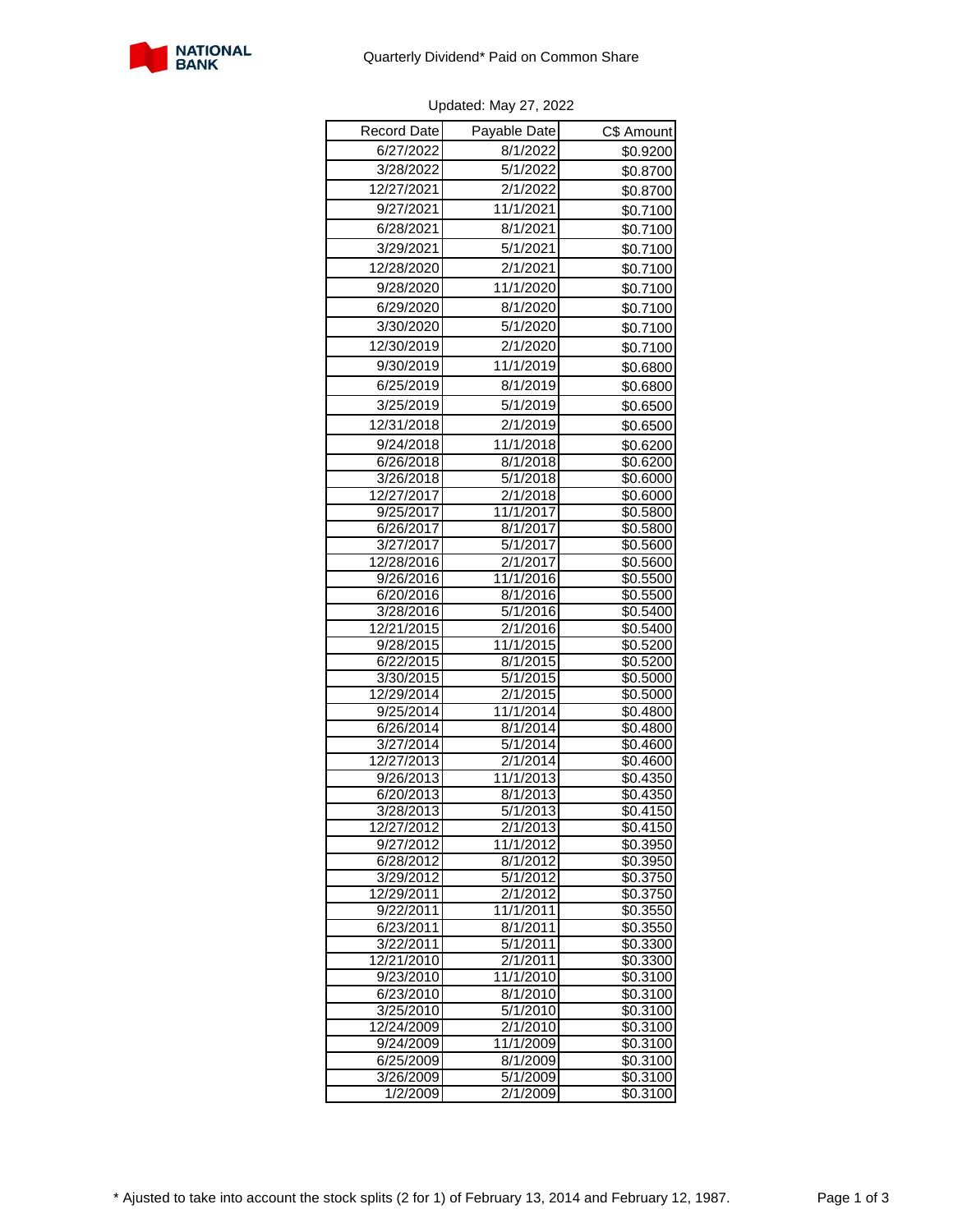

| Record Date | Payable Date      | C\$ Amount           |
|-------------|-------------------|----------------------|
| 9/25/2008   | 11/1/2008         | \$0.3100             |
| 6/26/2008   | 8/1/2008          | \$0.3100             |
| 3/27/2008   | 5/1/2008          | \$0.3100             |
| 12/27/2007  | 2/1/2008          | \$0.3100             |
| 9/26/2007   | 11/1/2007         | \$0.3000             |
| 6/27/2007   | 8/1/2007          | \$0.3000             |
| 3/28/2007   | 5/1/2007          | \$0.2700             |
| 12/28/2006  | 2/1/2007          | \$0.2700             |
| 9/28/2006   | 11/1/2006         | \$0.2500             |
| 6/22/2006   | 8/1/2006          | \$0.2500             |
| 3/30/2006   | 5/1/2006          | \$0.2400             |
| 12/29/2005  | 2/1/2006          | \$0.2400             |
| 9/22/2005   | 11/1/2005         | \$0.2200             |
| 6/27/2005   | 8/1/2005          | \$0.2200             |
| 3/24/2005   | 5/1/2005          | \$0.2100             |
| 12/27/2004  | 2/1/2005          | \$0.2100             |
| 9/23/2004   | 11/1/2004         | \$0.1900             |
| 6/28/2004   | 8/1/2004          | \$0.1900             |
| 3/25/2004   | 5/1/2004          | $\overline{$0.1650}$ |
| 12/29/2003  | 2/1/2004          | \$0.1650             |
| 9/25/2003   | 11/1/2003         | \$0.1400             |
| 6/26/2003   | 8/1/2003          | \$0.1400             |
| 3/27/2003   | 5/1/2003          | \$0.1300             |
| 12/26/2002  | 2/1/2003          | \$0.1300             |
| 9/26/2002   | 11/1/2002         | \$0.1200             |
| 6/27/2002   | 8/1/2002          | \$0.1200             |
| 3/28/2002   | 5/1/2002          | \$0.1200             |
| 12/27/2001  | 2/1/2002          | \$0.1050             |
| 9/27/2001   | 11/1/2001         | \$0.1050             |
| 6/28/2001   | 8/1/2001          | \$0.1050             |
| 3/22/2001   | 5/1/2001          | \$0.1050             |
| 12/28/2000  | 2/1/2001          | \$0.0950             |
| 9/22/2000   | 11/1/2000         | \$0.0950             |
| 6/22/2000   | 8/1/2000          | \$0.0950             |
| 3/23/2000   | 5/1/2000          | \$0.0950             |
| 12/30/1999  | 2/1/2000          | \$0.0900             |
| 9/23/1999   | 11/1/1999         | \$0.0900             |
| 6/23/1999   | 8/1/1999          | \$0.0900             |
| 3/25/1999   | 5/1/1999          | \$0.0850             |
| 12/28/1998  | $\sqrt{2}/1/1999$ | \$0.0850             |
| 9/24/1998   | 11/1/1998         | \$0.0850             |
| 6/25/1998   | 8/1/1998          | \$0.0850             |
| 3/26/1998   | 5/1/1998          | \$0.0850             |
| 12/29/1997  | 2/1/1998          | \$0.0750             |
| 9/26/1997   | 11/1/1997         | \$0.0750             |
| 6/26/1997   | 8/1/1997          | \$0.0750             |
| 3/27/1997   | 5/1/1997          | \$0.0750             |
| 12/27/1996  | 2/1/1997          | \$0.0650             |
| 9/25/1996   | 11/1/1996         | \$0.0625             |
| 6/26/1996   | 8/1/1996          | \$0.0625             |
| 3/27/1996   | 5/1/1996          | $\sqrt{$0.0625}$     |
| 12/27/1995  | 2/1/1996          | \$0.0575             |
| 9/27/1995   | 11/1/1995         | \$0.0500             |
| 6/28/1995   | 8/1/1995          | \$0.0500             |
| 3/29/1995   | 5/1/1995          | \$0.0500             |
| 12/28/1994  | $\sqrt{2}/1/1995$ | $\overline{$}0.0500$ |